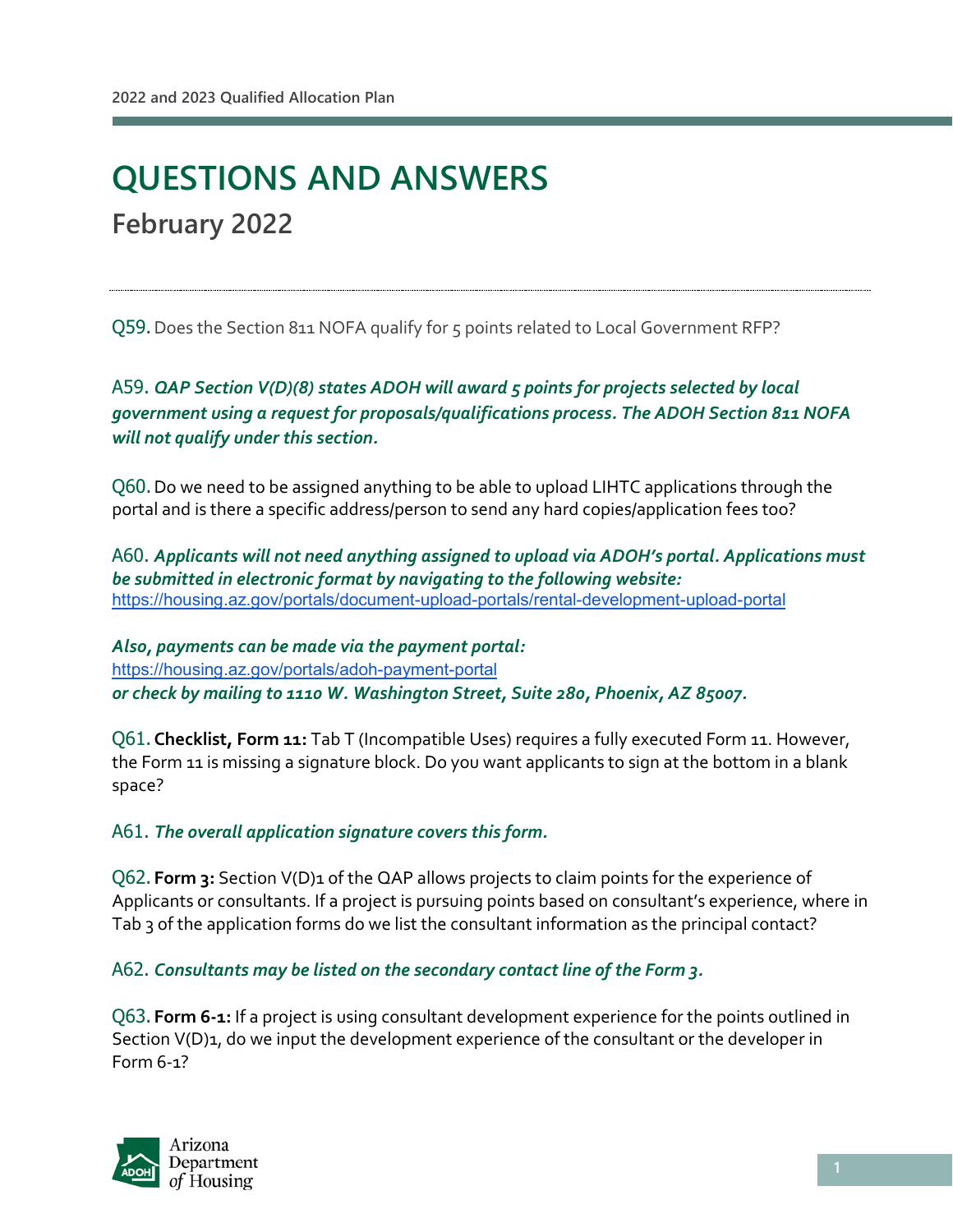#### A63. *Yes, input the applicable development experience for the applicant or consultant in Form 6-1.*

Q64.Section V(D)(6) states that points are available for "applicants that provide WIFI in common areas and residential units throughout the project, and entirely paid for by the project owner". Would ADOH award points to a project that has an agreement with a separate governmental entity to provide WIFI in common areas and residential units at no costs to the tenant? The project owner would not pay for the WIFI because the governmental entity will cover the costs.

#### A64. *Points will be made available in this section if applicants can demonstrate that WIFI will be provided in common areas and residential units at no cost to the residents. WIFI will become a project cost if the government entity stops payments.*

Q65. The Subsequent Phase category outlined in Section V(D)9 states that the earlier phases must have a market demand study demonstrating a vacancy rate of less than 5% and a waitlist representing at least 50% of the proposed phase's units. If the earlier phases are still under construction, would ADOH accept documentation from the developer of preleasing activities and a waiting list of more than 100% of all phases both under construction & proposed? The market study itself could also confirm these facts.

#### A65. *Yes, ADOH would accept documentation from the applicant demonstrating preleasing activities and waitlists of more than 100%.*

Q66. Would Home Matters qualify as a Below Market Loan and if so what documentation is needed to demonstrate the source of funding?

#### A66. *This source will count towards below market loan category of the 2022-2023 QAP. The documentation submitted as part of the application must meet the QAP requirements of a commitment letter demonstrating terms "no more demanding than those currently used under ADOH's gap financing programs."*

Q67.**Section V(D)2 – Supportive Housing –** This section indicates that "ADOH will post a template plan on its website…" Is there a timeline of which a template supportive services plan will be posted? Should we expect this to be before the application or after awards?

#### A67. *ADOH will work to post a template plan to our website by early March 2022.*

Q68.Can a developer or codeveloper submit/receive more than one 9% LIHTC award in a Metro area?

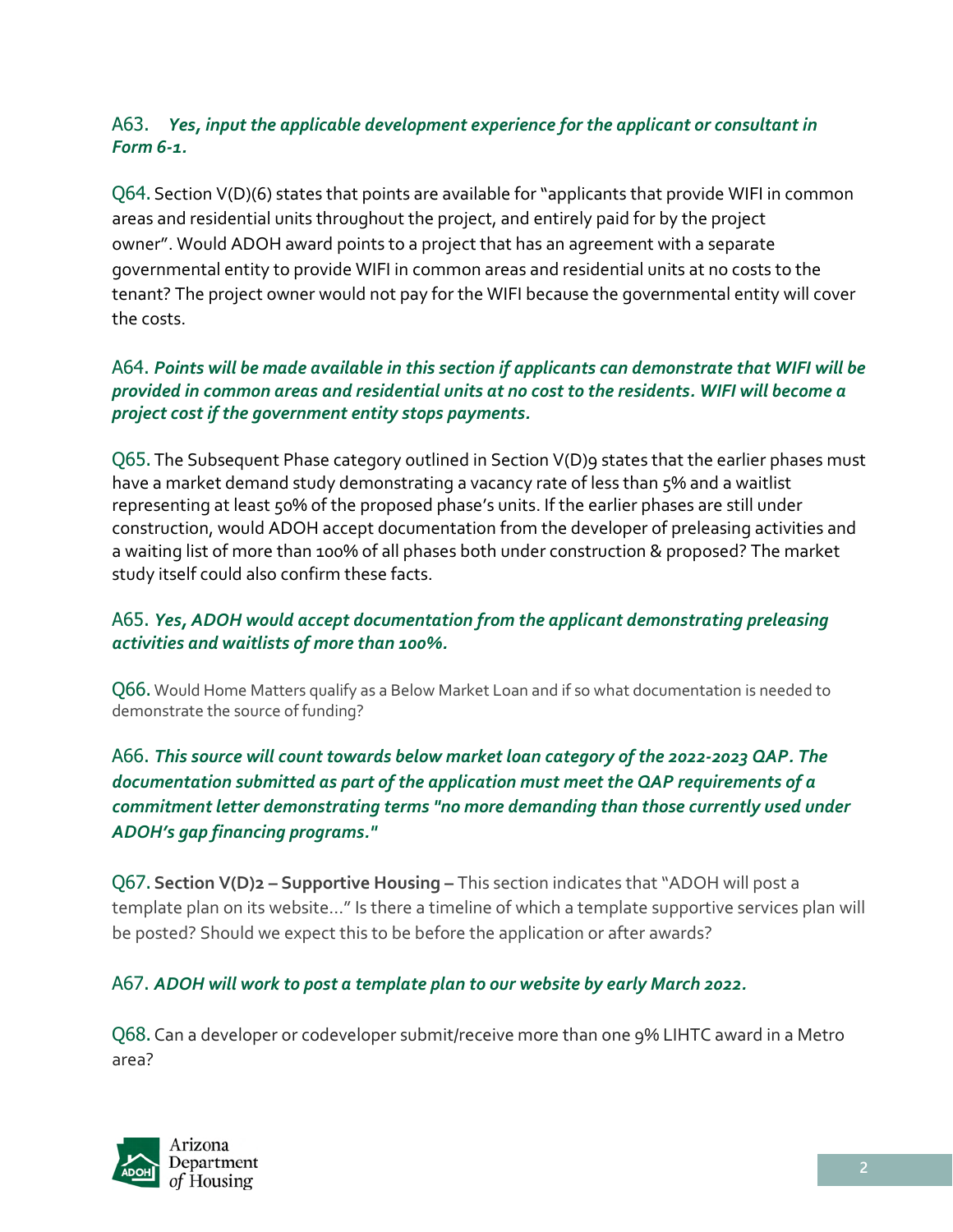A68. *No, per 2022-2023 QAP, Section III (A)1 the principal may receive no more than the lesser of one Rural and one Metro project or \$3,500,000.*

Q69.What electronic format should LIHTC applications be submitted in?

A69. *ADOH will be releasing an information bulletin clarifying electronic submission requirements next week. Applicants should submit all applications via the ADOH portal. Submissions should have separate PDFs for each application Tab. Applicants must also submit excel versions of their Application Workbook and their Underwriting Workbook.* 

Q70. For 9% applications, the QAP states that applications must include documentation that "legislative land use authorizations (rezoning) are in place for the proposed property". The question: if a site requires rezoning, for example rezoning to the WU Code, does it qualify under this criteria if the property has the option to rezone to WU Code? The challenge is with timing. Given the April 1 deadline, there's no way to rezone the property in time. But if they showed their ability and intent to rezone to the WU Code, would that count?

# A70. *Applicants must have their zoning prior to submitting their LIHTC application. A fully executed Form 10 Zoning Confirmation is required as part of the application submission.*

Q71. Community Revitalization Plan: Is it just if a site is located in a "redevelopment area?" Do other plans such as [Reinvent Phx](https://www.phoenix.gov/pdd/reinvent-phx) or eventually the [South Central TOD Community Plan](https://www.phoenix.gov/pdd/tod/south-central) count? These are plans that are (or hopefully will be) adopted and include revitalization components.

## A71. *To qualify as a Community Revitalization Area in the 2022 QAP applicants must demonstrate conformance with all the requirements in Section V(D)5 of the 2022-2023 QAP.*

Q72.Due to the upfront cost associated, please clarify when the energy model, list of energy improvements, and HERS energy rating, completed by a RESNET certified HERS Rater, are required for a 9% rehab project. For example, does this work need to be completed prior to developing a scope of work and submitting an application in order to prove that the energy measures will improve energy performance by 15%, or can a scope be submitted without the energy modeling and existing building HERS rating, which would be completed if funding was approved, as long as a list of significant energy efficiency measures is included in the scope of work submitted with the application? Is a third-party energy model, assessment and HERS rating documentation required to be submitted with the scope of work for the application?

A72. *Applicants are not required to complete HERS testing prior to their application. Applicants must determine if a HERS test will be needed to fully identify their rehabilitation scope of work prior to application.*